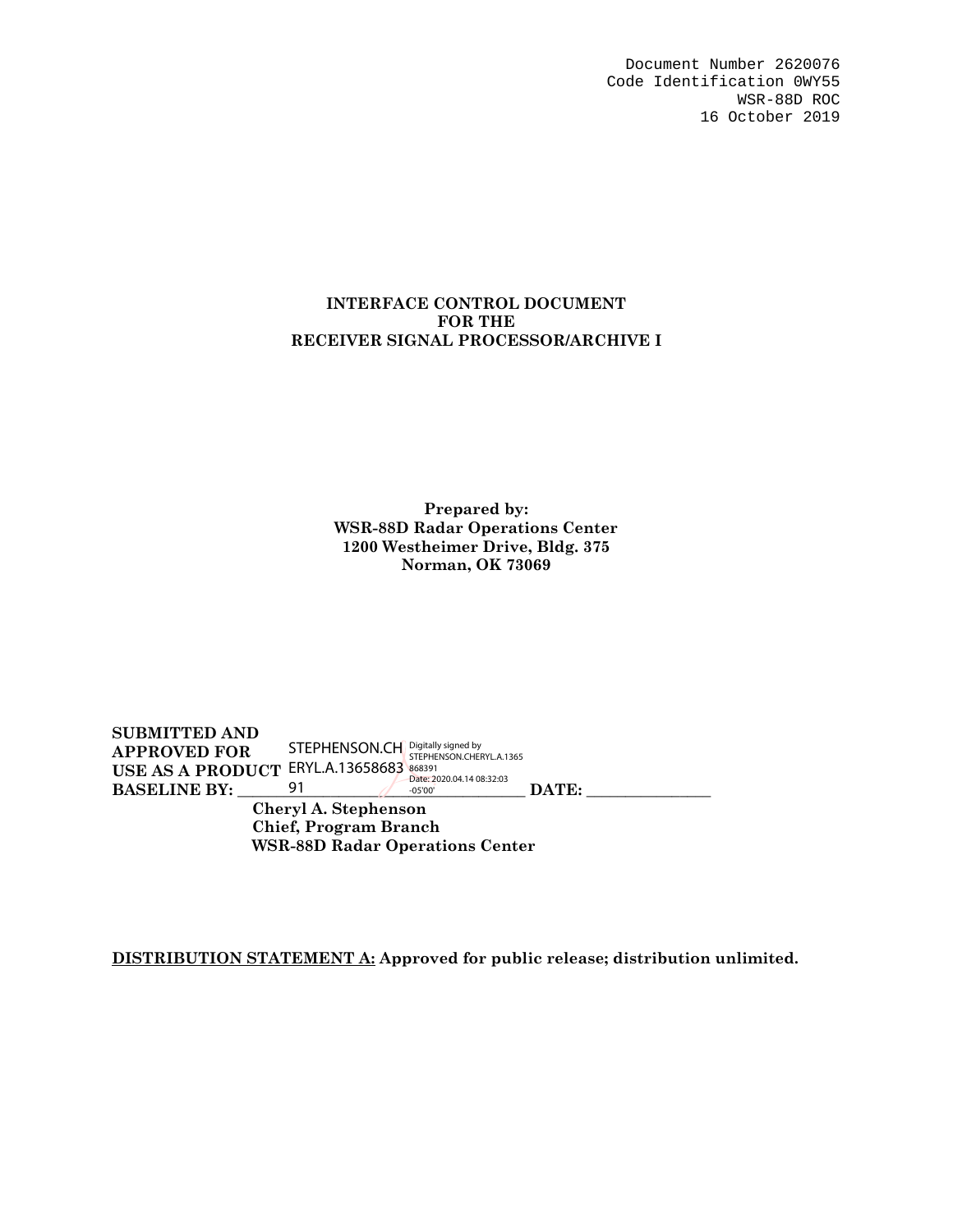Document Number 2620076 Code Identification 0WY55 WSR-88D ROC 16 October 2019

#### **INTERFACE CONTROL DOCUMENT FOR THE RECEIVER SIGNAL PROCESSOR/ARCHIVE I 2620076 DOCUMENT REVISION RECORD FORM**

| <b>REVISION</b>    |                          |  |  |  |
|--------------------|--------------------------|--|--|--|
| <b>RELEASED BY</b> | <b>ROC</b>               |  |  |  |
| RELEASE DATE       | 10/16/2019               |  |  |  |
| <b>EFFECTIVITY</b> | 10/16/2019               |  |  |  |
| <b>AUTHORITY</b>   | <b>ECP 0638</b>          |  |  |  |
| <b>FAST TRACK</b>  | NO                       |  |  |  |
| <b>REV HISTORY</b> | <b>ECP 0638</b>          |  |  |  |
| Section 1.0        |                          |  |  |  |
| Section 2.0        | $\overline{\phantom{0}}$ |  |  |  |
| Section 3.0        |                          |  |  |  |
| Section 4.0        |                          |  |  |  |
| Appendix A         | -                        |  |  |  |
| Appendix B         | ۰                        |  |  |  |
| Appendix C         |                          |  |  |  |

#### REVISION RECORD

| Revision           | Jescription                      | Date            |
|--------------------|----------------------------------|-----------------|
| Initial<br>Release | (ECP 0638)<br>Release<br>Initial | 16/2019<br>10/1 |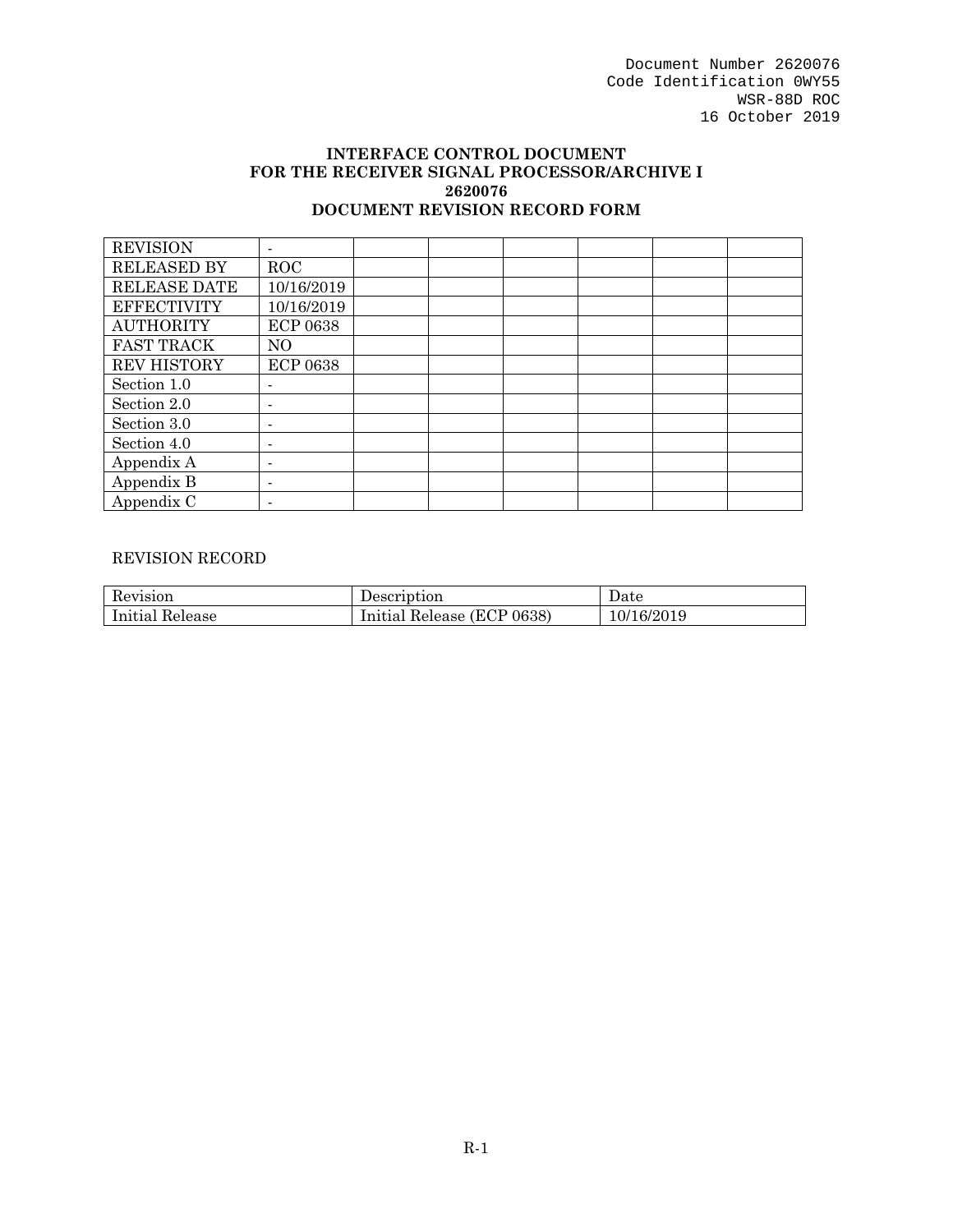## **Table of Contents**

| $\mathbf{1}$   |         |  |  |
|----------------|---------|--|--|
|                | 1.1     |  |  |
|                | $1.2\,$ |  |  |
|                | 1.3     |  |  |
| $\overline{2}$ |         |  |  |
|                | 2.1     |  |  |
|                | 2.2     |  |  |
| $\mathbf{3}$   |         |  |  |
|                | 3.1     |  |  |
|                | 3.2     |  |  |
|                | 3.3     |  |  |
| $\overline{4}$ |         |  |  |
|                | 4.1     |  |  |
|                |         |  |  |
|                |         |  |  |
| 5              |         |  |  |
|                | 5.1     |  |  |
|                |         |  |  |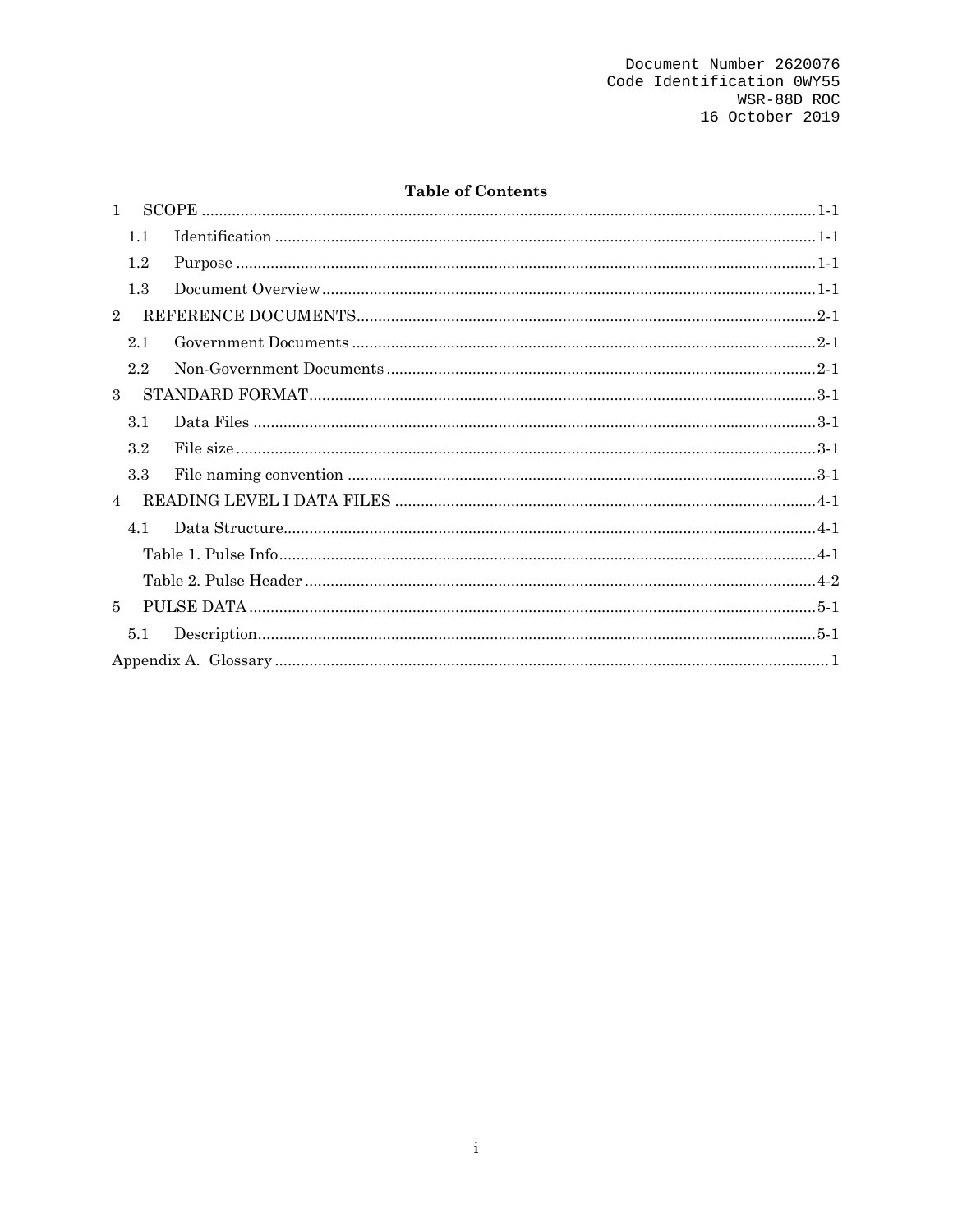Document Number 2620076 Code Identification 0WY55 WSR-88D ROC 16 October 2019

#### **1 SCOPE**

## **1.1 Identification**

This document defines the WSR-88D RDA Level I raw In-Phase and Quadrature (I&Q) data (hereafter, Level I data) format structure for output from a standard WSR-88D NEXRAD system.

#### **1.2 Purpose**

The University of Oklahoma, National Severe Storms Laboratory (NSSL), National Center for Atmospheric Research (NCAR), MIT Lincoln Labs, and the Radar Operations Center (ROC) use Level I data to support engineering analysis of Radar Data Acquisition (RDA) processes and new science algorithms. Level I recording and the playback capability within the ROC are essential to evaluate the impact of the changing RDA algorithm parameters on the performance of hydrometeorological and severe weather identification and tracking algorithms. It is also used as a vital component in the process of interference source identification and mitigation.

#### **1.3 Document Overview**

This document defines the WSR-88D RDA Level I data format, how to read and interpret data files, and describes the pulse data. This ICD is not intended to serve as a document concerning the applicable standards. That is, the reader is assumed to be generally knowledgeable of the contents, terminology, etc., of the standards. Distribution of this document is unrestricted.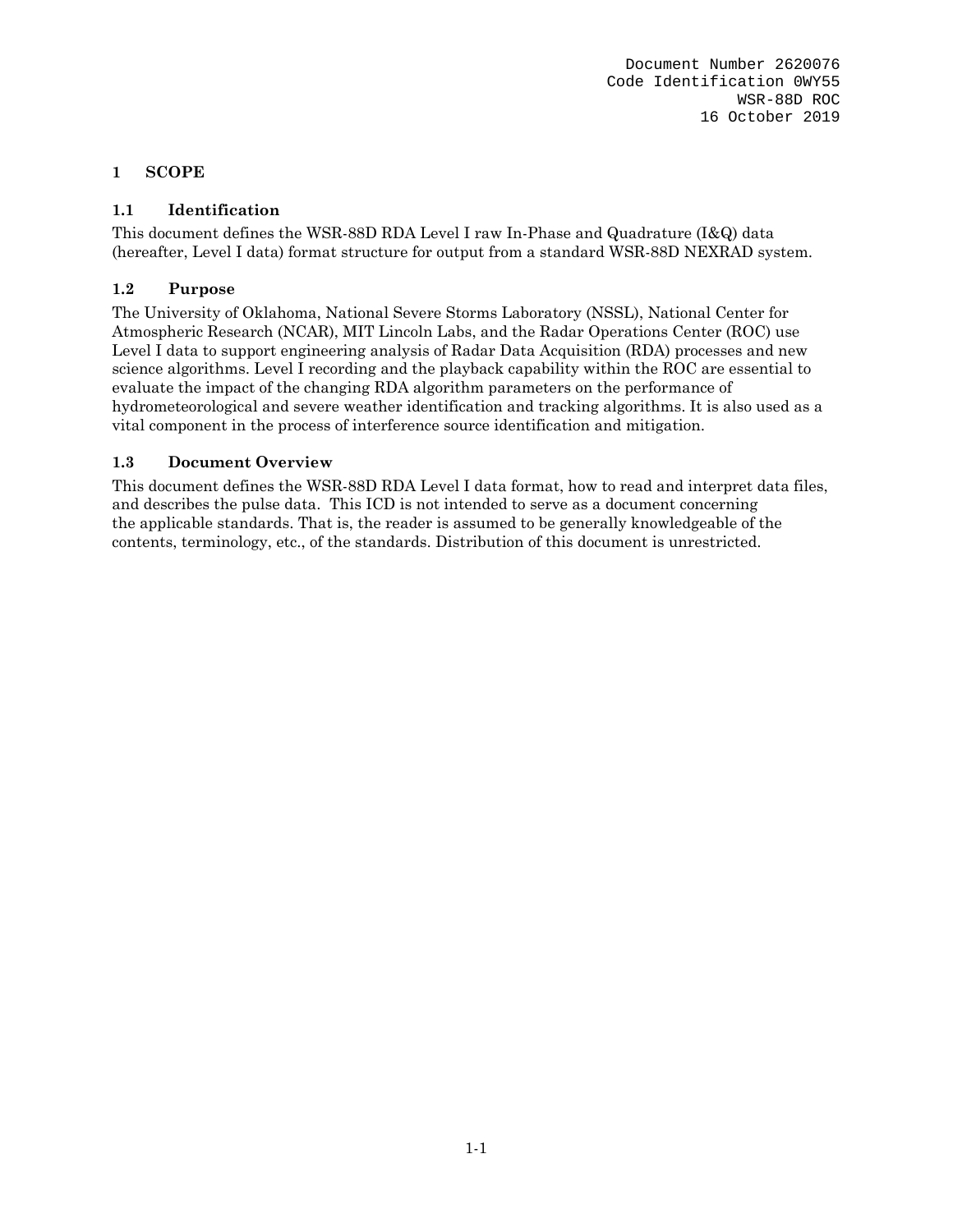## **2 REFERENCE DOCUMENTS**

#### **2.1 Government Documents**

| Reference Number | Title                                                              |
|------------------|--------------------------------------------------------------------|
| 2810000 Rev. J   | WSR-88D System Specification                                       |
| 2830013 Rev. B   | WSR-88D System/Subsystem Design Description                        |
| 2830009A Pt. 1   | Prime Item Development Specification for RDA Equipment (B1, CI-09) |
| Source:          | Radar Operations Center (ROC)                                      |
|                  | 1313 Halley Circle, Norman, OK                                     |
|                  | Phone (local): 1 (800) 643-3363                                    |

## **2.2 Non-Government Documents**

| Reference Number | Title                                               |
|------------------|-----------------------------------------------------|
| <b>RVP900</b>    | Digital Receiver and Signal Processor User's Manual |
| None             | <b>IRIS Programmer's Manual</b>                     |
| Source:          | Vaisala Inc.                                        |
|                  | 10-D Gill Street, Woburn, MA 01801, USA             |
|                  | Phone (local): 1 888 VAISALA (824 7252)             |
|                  | Phone (international): $+1$ 781 933 4500            |
|                  | Fax: $+1$ (781) 933-8029                            |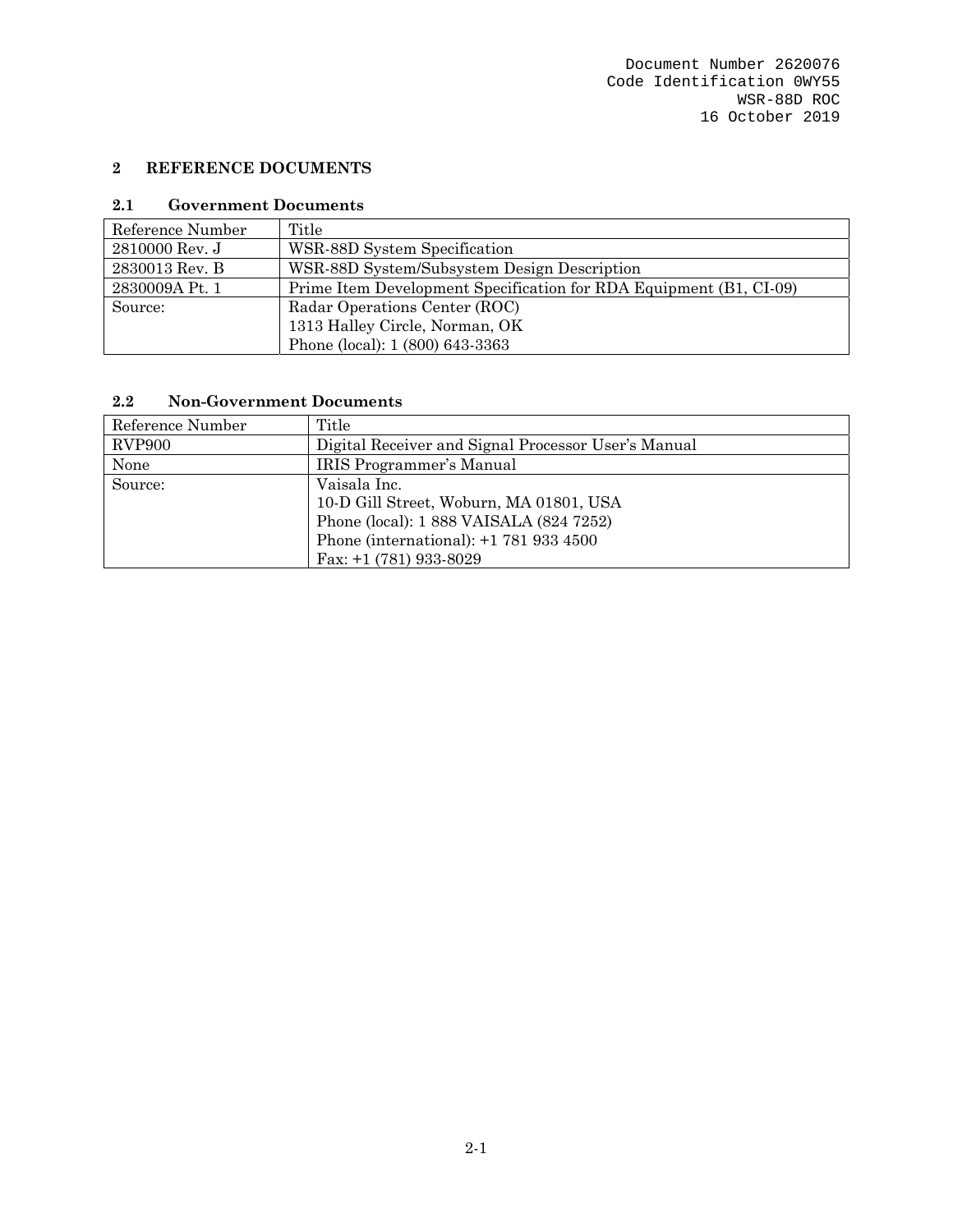## **3 STANDARD FORMAT**

## **3.1 Data Files**

Level I (also referred to as time series or TS) files come packaged in a default format based on hardware specifications. In particular, this document covers Level I data from a WSR-88D system that uses a Vaisala RVP900™ Digital Receiver and Signal Processor. The default format includes many fields NEXRAD does not need/use – they will be denoted as "Not Used" in Tables 1 and 2. This document will cover the specifics of fields/data used by the WSR-88D. Please refer to the RVP900™ User's Manual for details on items not discussed in this document.

## **3.2 File size**

Level I data files typically range in size from 40 MB to 420 MB in size. Some files can be smaller due to incomplete cuts or termination of data volumes or larger depending upon the scanning settings.

## **3.3 File naming convention**

Data files have the following naming convention\*: <site info>.<date>.<time>.<milliseconds>.<volume coverage pattern>.<volume cut number>.<polarization>.<max range in km>

 $\leq$  site info $\geq$ : The 4-letter ICAO site identifier are the first four characters. Anywhere from 0-4 characters may follow the ICAO before the first "." in the filename as SSSS\_CCC. The SSSS represents the ICAO, and CCC represents something such as the archive format or channel number. Examples: SSSS., SSSS CH1., SSSS RVP., etc.

 $\langle \text{date}\rangle$ : Represented in the format of yyyymmdd; 4-digit year, 2-digit month, and 2-digit day <time>: In the format of HHMMSS; 2-digit hour, 2-digit minute, and 2-digit second <milliseconds>: Milliseconds digits of the associated time

<volume coverage pattern>: The first 3 characters are "vcp" followed immediately by the 2-3 digit vcp number. Examples: vcp32, vcp121, vcp215, etc.

 $\le$ volume cut number $\ge$ : 1-2 digit number representing the associated cut of the volume coverage pattern

<polarization>: Tag identifying which polarization is used in the file. Options are "H" (horizontalonly), "V" (vertical-only), or "H+V" (horizontal and vertical)

<max range in km>: Number of digits representing the max range in km of data available in the file. For WSR-88D data, this is normally a 3-digit value.

Example filenames:

- FOP1\_RVP.20090520.194927.413.vcp212.9.H.460

- KFTG.20180421.225619.608.vcp32.6.H+V.460
- KFWS\_RVP.20130411.194953.459.vcp12.13.H+V.137
- FOP1\_CH1.20191223.143343.272.vcp32.2.H+V.460

\*Some files during test or calibration cuts may have different properties.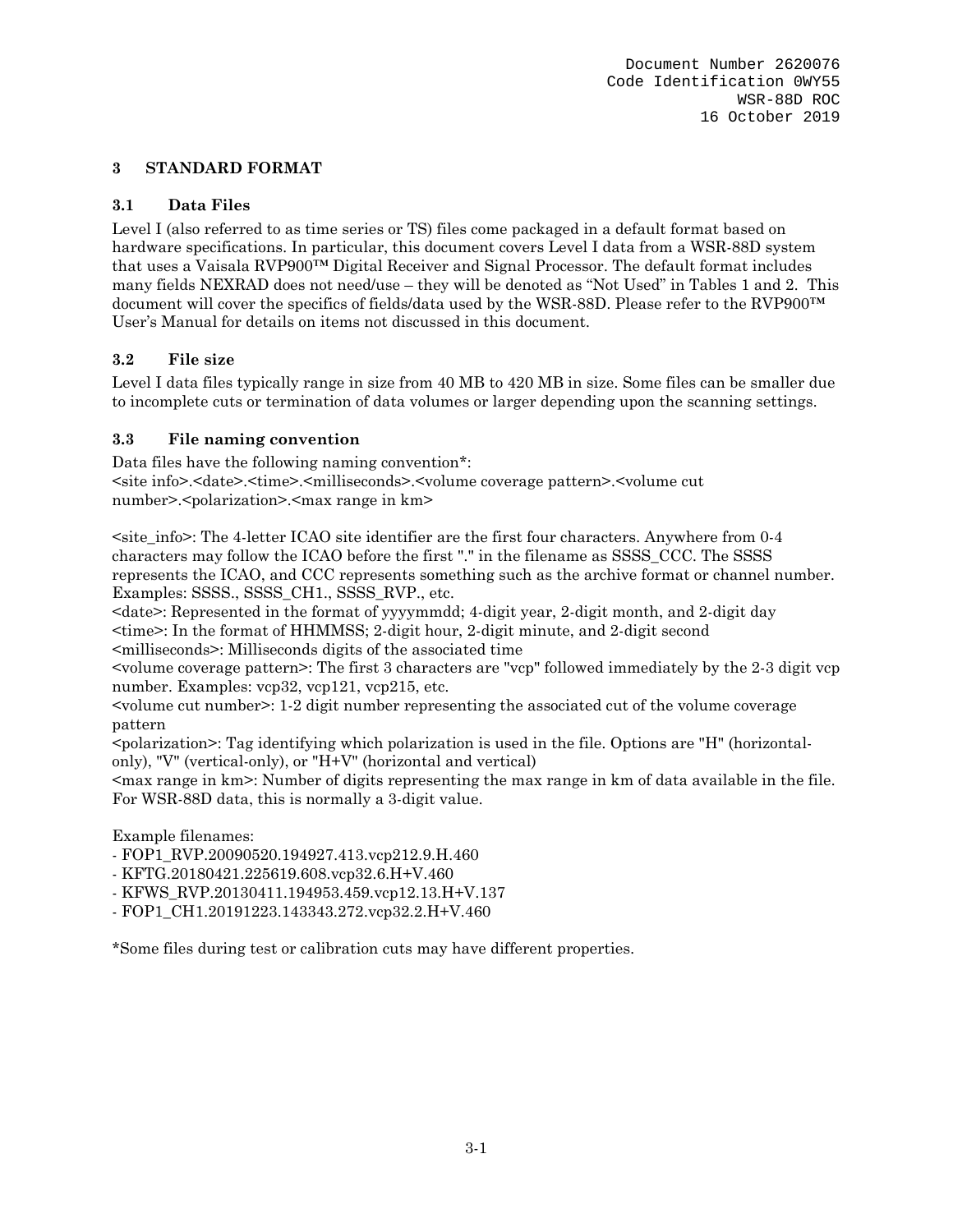## **4 READING LEVEL I DATA FILES**

#### **4.1 Data Structure**

Level 1 data files are packaged with ASCII and binary data. The first thing in a file is the PulseInfo structure in ASCII. This is followed by all of the pulses associated with the info structure. The info structure is related to processing mode, so each file is generally a single cut of WSR-88D data. Pulses consist of an ASCII PulseHdr structure followed by 16-bit words of I&Q data. None of these structures/pulses have a consistent length in ASCII or binary because some fields have various lengths and the number of I&Q pairs varies based on processing mode.

The PulseInfo and PulseHdr structures are demarcated by "start" and "end" lines that can be used to determine where each block is and where binary pulse data begins. Both the Info and Hdr block consists of key = value pairs in ASCII. Formats of the values for each key (field) can be found in Table 1 and Table 2.

| <b>Field Name</b> | Description                                                                           | Format                              |  |
|-------------------|---------------------------------------------------------------------------------------|-------------------------------------|--|
| iVersion          | Version number of PulseInfo structure                                                 | String                              |  |
| iMajorMode        | Processing Mode in use at time of data                                                | Integer                             |  |
|                   | acquisition. Values used by WSR-88D:                                                  |                                     |  |
|                   | $12 =$ Batch mode or Staggered PRT                                                    |                                     |  |
|                   | $13 = Standard FFT$                                                                   |                                     |  |
|                   | $14 =$ Noise power measurement                                                        |                                     |  |
|                   | $15 = SZ - 2$                                                                         |                                     |  |
| iPolarization     | Transmit Polarization type - always set to "3" on   Integer<br>the WSR-88D. Not used. |                                     |  |
| iPhaseModeSeq     | Not used.                                                                             | Integer                             |  |
| taskID.iSweep     | Sweep number - typically the same as the cut<br>number in WSR-88D data                | Integer                             |  |
| taskID.iAuxNum    | Auxiliary Number - set to 0 on WSR-88D                                                | Integer                             |  |
| taskID.iScanType  | Scan Geometry. Generally equals 4 to represent                                        | Integer                             |  |
|                   | full PPI scan. Not used.                                                              |                                     |  |
| taskID.sTaskName  | Generally, the VCP used to collect the data. For                                      | String                              |  |
|                   | example: vcp32, vcp212                                                                |                                     |  |
| sSiteName         | Site Name - typically the 4-letter ICAO                                               | String                              |  |
| iAqMode           | Not used.                                                                             | Integer                             |  |
| iUnfold Mode      | Not used.                                                                             | Integer                             |  |
| iPWidthCode       | Pulse Width Code used internally. 0 for short                                         | Integer                             |  |
|                   | pulse, 1 for long pulse                                                               |                                     |  |
| fPWidthUSec       | Pulse Width in microseconds. (Associated with                                         | <b>Floating Point</b>               |  |
|                   | iPWidthCode)                                                                          |                                     |  |
| fBandWidthMHz     | Bandwidth in MHz. (Associated with                                                    | Floating Point                      |  |
|                   | iPWidthCode)                                                                          |                                     |  |
| fDBzCalib         | dBZ0 for H channel, in dBZ                                                            | <b>Floating Point</b>               |  |
| fDBzCalibCx       | dBZ0 for V channel, in dBZ                                                            | <b>Floating Point</b>               |  |
| fNoiseCalib       | Not used.                                                                             | Floating Point Array <sup>[2]</sup> |  |
| fBurstCalib       | Not used.                                                                             | Floating Point Array[2]             |  |
| iSampleSize       | Not used.                                                                             | Integer                             |  |
| iMeanAngleSync    | Not used.                                                                             | Integer                             |  |
| iFlags            | Not used.                                                                             | Integer                             |  |

#### **Table 1. Pulse Info**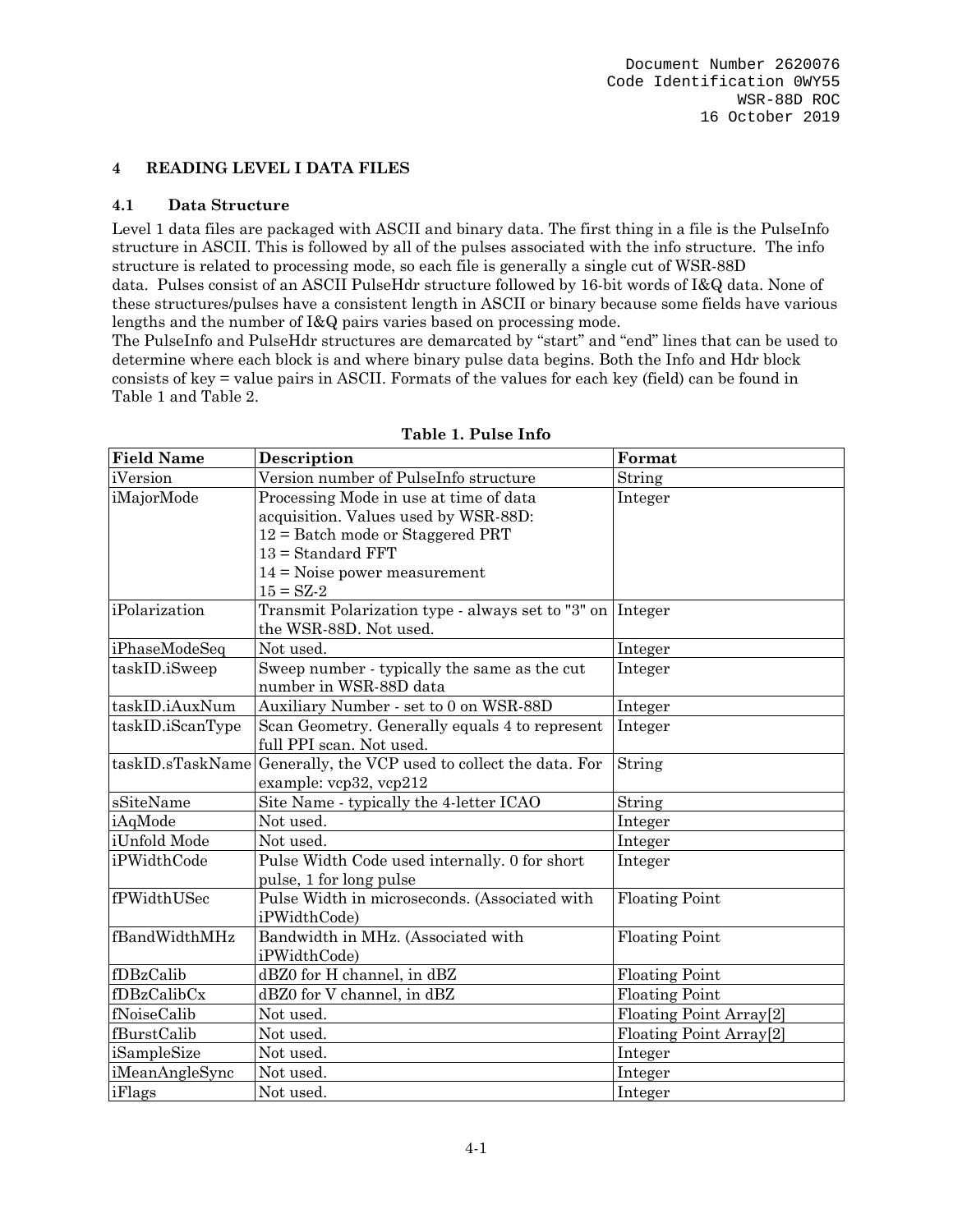| <b>Field Name</b> | Description                                                                                                                                                                                                                                                                                                    | Format                                        |
|-------------------|----------------------------------------------------------------------------------------------------------------------------------------------------------------------------------------------------------------------------------------------------------------------------------------------------------------|-----------------------------------------------|
| iPlaybackVersion  | Not used.                                                                                                                                                                                                                                                                                                      | Integer                                       |
| fGdrOffset        | Gain ratio of the two channels in dB. When<br>computing Zdr, this value should be added to the<br>H/V ratio to correct for the system bias.                                                                                                                                                                    | <b>Floating Point</b>                         |
| fXdrOffset        | Not used.                                                                                                                                                                                                                                                                                                      | <b>Floating Point</b>                         |
| fSyClkMhz         | IFD system clock rate in MHz. Needed to<br>convert PulseHdr fields iNextPRT and iPrevPRT<br>to seconds                                                                                                                                                                                                         | <b>Floating Point</b>                         |
| fWavelengthCM     | Wavelength of the radar in cm.                                                                                                                                                                                                                                                                                 | <b>Floating Point</b>                         |
| fSaturationDBM    | Denotes the scaling factor of IQ vectors relative<br>to dBm. This is the power in dBm for a IQ vector<br>the magnitude with a magnitude of 1.0.                                                                                                                                                                | <b>Floating Point</b>                         |
| fRangeMaskRes     | Spacing between range bins in m - set to 250 for<br>WSR-88Ds.                                                                                                                                                                                                                                                  | <b>Floating Point</b>                         |
| iRangeMask        | Bitfield representing which bins were enabled.<br>For each 16 bins of data per pulse, a 16-bit<br>integer is output with a bit set for each bin of<br>data selected. Readers of WSR-88D produced<br>data can safely ignore this field and assume that<br>IQ vectors for each pulse are contiguous in<br>range. | Integer Array [variable length]               |
| fNoiseDBm         | Noise samples in dBm for both H and V<br>channels                                                                                                                                                                                                                                                              | <b>Floating Point</b><br>Array <sup>[2]</sup> |
| fNoiseStdvDB      | Not used.                                                                                                                                                                                                                                                                                                      | <b>Floating Point</b><br>Array <sup>[2]</sup> |
| fNoiseRangeKM     | Not used.                                                                                                                                                                                                                                                                                                      | <b>Floating Point</b>                         |
| fNoisePRFHz       | Not used.                                                                                                                                                                                                                                                                                                      | <b>Floating Point</b>                         |
| iGparmLatchSts    | Not used.                                                                                                                                                                                                                                                                                                      | Integer                                       |
| iGparmImmedSts    | Not used.                                                                                                                                                                                                                                                                                                      | Integer Array [6]                             |
| iGparmDiagBits    | Not used.                                                                                                                                                                                                                                                                                                      | Integer Array [4]                             |
| sVersionString    | The rvp9 software version number                                                                                                                                                                                                                                                                               | String                                        |
| iAntStatusMask    | Not used.                                                                                                                                                                                                                                                                                                      | Integer                                       |

## **Table 2. Pulse Header**

| <b>Field Name</b> | Description                                                                                                                                                                                                                                                                                                               | Format  |
|-------------------|---------------------------------------------------------------------------------------------------------------------------------------------------------------------------------------------------------------------------------------------------------------------------------------------------------------------------|---------|
| iVersion          | Version number of PulseHdr structure                                                                                                                                                                                                                                                                                      | Integer |
| iFlags            | Integer representation of a bitfield of trigger control flags:<br>$Bit 0 = Header and all associated data valid$<br>Bit $1 =$ One or more pulses missing prior to this<br>Bit $2 =$ First pulse within trigger bank<br>Bit $3 =$ Last pulse in trigger bank<br>Bit $4 =$ Trigger bank just beginning (could be same bank) | Integer |
|                   | Bit $5 = Triggers$ were blanked on this pulse<br>More than one bit may be set if multiple conditions are met. Bits<br>pertaining to trigger banks (2, 3, and 5) may be set but are<br>unused by processing.                                                                                                               |         |
| iMSecUTC          | Milliseconds field of data acquisition time. See iTimeUTC.                                                                                                                                                                                                                                                                | Integer |
| iTimeUTC          | Data acquisition time in seconds since 0:00 January 1, 1970                                                                                                                                                                                                                                                               | Integer |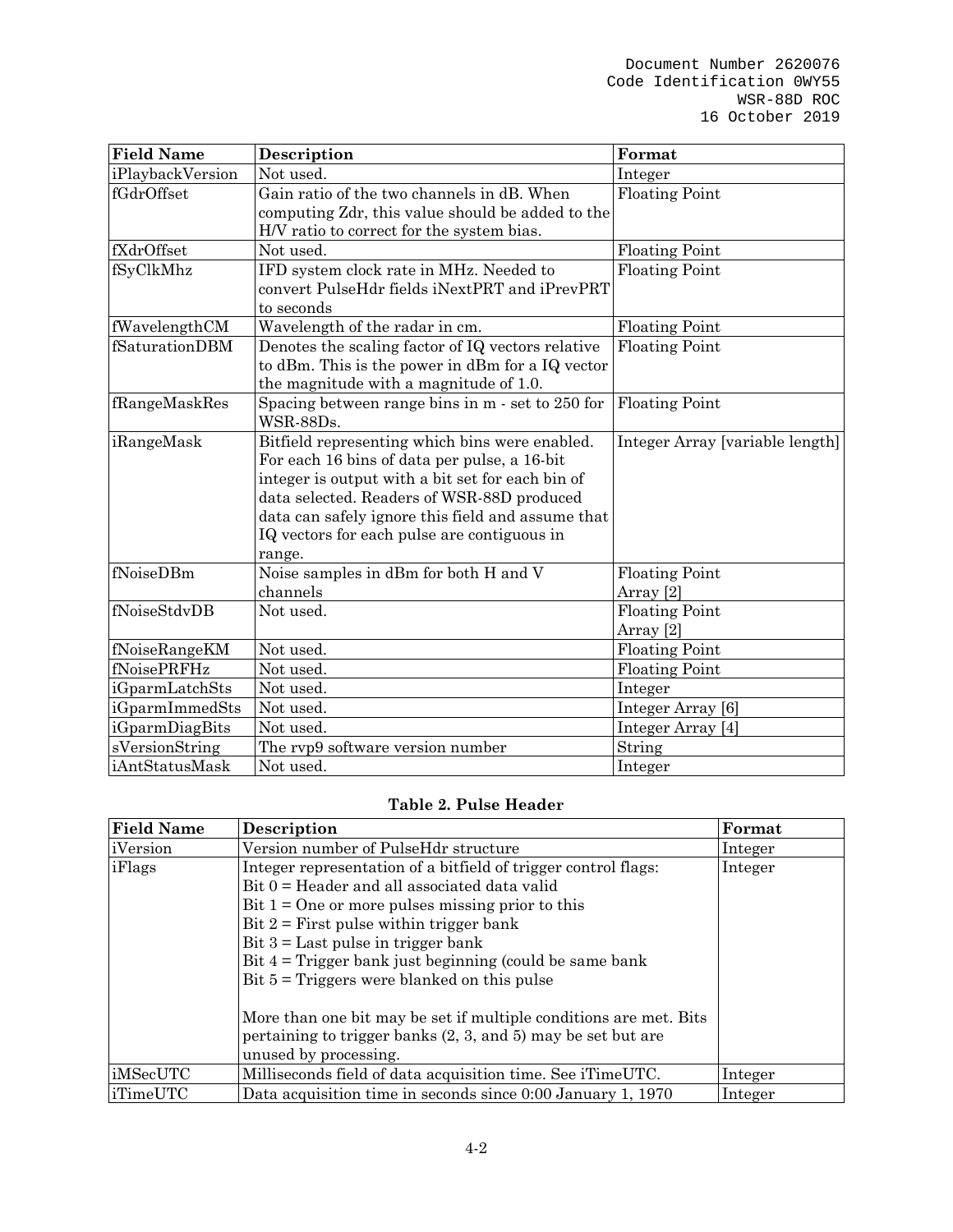| <b>Field Name</b>           | Description                                                            | Format                       |
|-----------------------------|------------------------------------------------------------------------|------------------------------|
|                             | UTC.                                                                   |                              |
| iBtimeAPI                   | Time in ms on internal clock when pulse arrived. Clock values          | Integer                      |
|                             | range from 0 to $2^{\wedge}32$ -1 and are not relative to any external |                              |
|                             | timesource.                                                            |                              |
| iSysTime                    | IFD system clock time of pulse acquisition (see also fSyClkMHz         | Integer                      |
|                             | in the PulseInfo structure)                                            |                              |
| iPrevPRT                    | IFD system clock ticks elapsed since previous pulse (for               | Integer                      |
|                             | conversion to seconds, see fSyClkMHz in the PulseInfo structure)       |                              |
| iNextPRT                    | IFD system clock ticks until the next pulse (for conversion to         | Integer                      |
|                             | seconds, see fSyClkMHz in the PulseInfo structure)                     |                              |
| iSeqNum                     | Sequence number assigned to this pulse.                                | Integer                      |
| iAqMode                     | Not used.                                                              | Integer                      |
| iPolarBits                  | Not used.                                                              | Integer                      |
| iTxPhase                    | Phase angle of transmit data (16-bit binary angle)                     | Integer                      |
| iNanoUTC                    | Nanoseconds related to iTimeUTC                                        | Integer                      |
| iAntStatus                  | Not used.                                                              | Integer                      |
| iPedAz                      | Azimuth relative to the pedestal (16-bit binary angle)                 | Integer                      |
| iPedEl                      | Elevation relative to the pedestal (16-bit binary angle)               | Integer                      |
| iAzV                        | Not used.                                                              | Integer                      |
| iElV                        | Not used.                                                              | Integer                      |
| iAz                         | Azimuth relative to the Earth (16-bit binary angle)                    | Integer                      |
| iEl                         | Elevation relative to the Earth (16-bit binary angle)                  | Integer                      |
| iNumVecs                    | Total number of I&Q vectors in this pulse per channel                  | Integer                      |
| iMaxVecs                    | Not used.                                                              | Integer                      |
| iVIQPerBin                  | Number of receiver channels (2 for Dual-pol WSR-88D)                   | Integer                      |
| iTgBank                     | Not used.                                                              | Integer                      |
| iTgWave                     | Not used.                                                              | Integer                      |
| uiqPerm.iLong               | User-specified Tag bits that would appear in all following pulse       | Integer Array <sup>[2]</sup> |
|                             | headers once set. One value for each channel.                          |                              |
| uiqOnce.iLong               | User-specified Tag bits that appear in one pulse header once set.      | Integer Array <sup>[2]</sup> |
|                             | One value for each channel                                             |                              |
| RX[0].fBurstMag Not used.   |                                                                        | <b>Floating Point</b>        |
| RX[0].iBurstArg Not used.   |                                                                        | Integer                      |
| RX[1].fBurstMag Not used.   |                                                                        | <b>Floating Point</b>        |
| RX[1].iBurstArg Not used.   |                                                                        | Integer                      |
| iUTags<br>inu.iRoll         | Not used.                                                              | Integer                      |
| inu.iPitch                  | Not used.<br>Not used.                                                 | Integer                      |
| inu.iHead                   | Not used.                                                              | Integer                      |
| inu.RollV                   | Not used.                                                              | Integer                      |
| inu.PitchV                  | Not used.                                                              | Integer                      |
| inu.HeadV                   | Not used.                                                              | Integer                      |
| inu.iLatitude               | Not used.                                                              | Integer                      |
|                             |                                                                        | Integer                      |
| inu.iLongitude              | Not used.                                                              | Integer                      |
| inu.iHeight<br>inu.iVelEast | Not used.<br>Not used.                                                 | Integer                      |
| inu.iVelNorth               | Not used.                                                              | Integer                      |
| inu.iVelUp                  | Not used.                                                              | Integer                      |
|                             |                                                                        | Integer                      |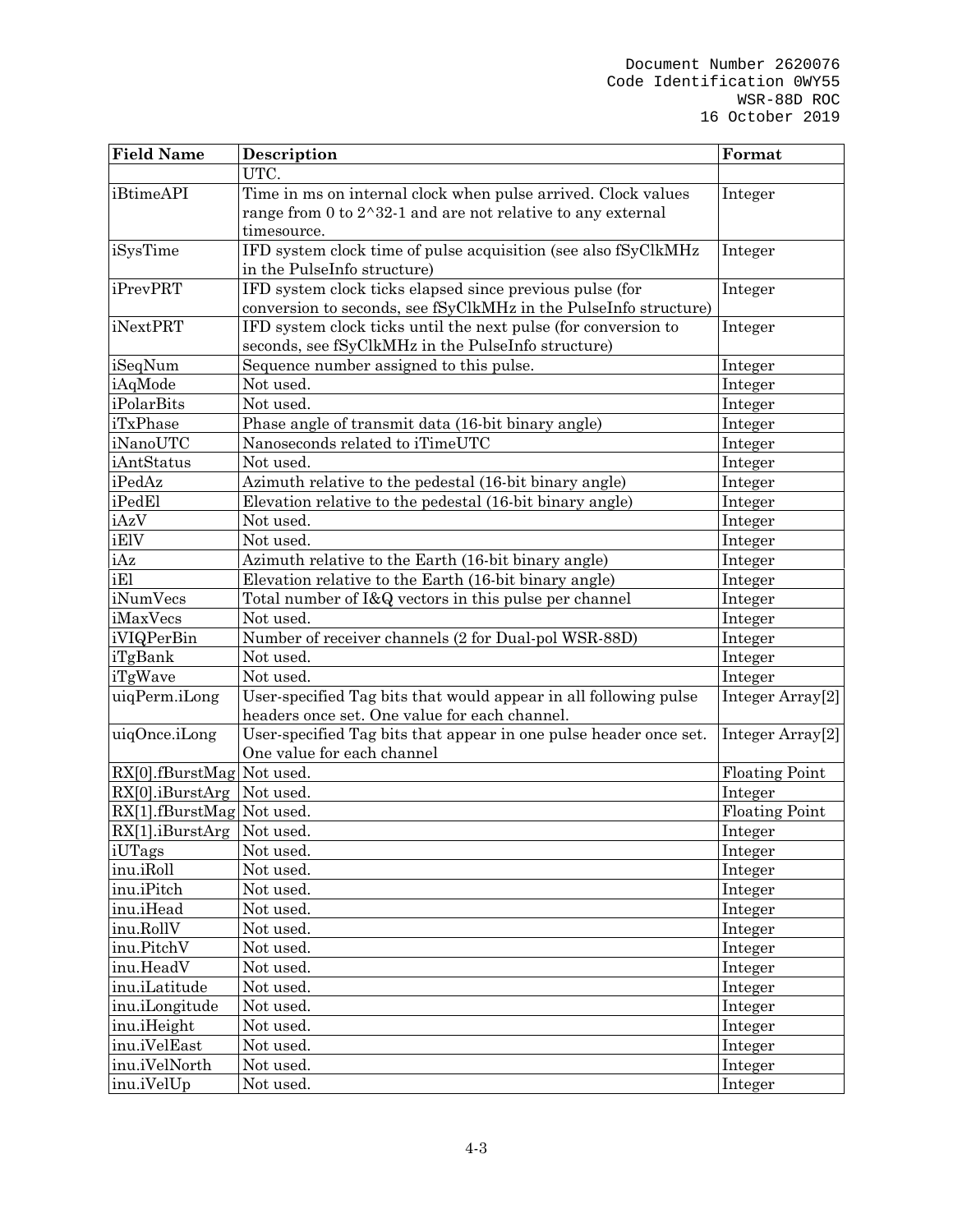## **5 PULSE DATA**

## **5.1 Description**

WSR-88D I&Q data are packaged in "High SNR" format style to capture more Signal-to-Noise Ratio (SNR) detection compared to Vaisala "Legacy" packaging.

Each 16-bit floating point word (similar to binary16) is packaged in little-endian format such that:

- Mantissa (bits 0-10)
	- o 12-bit signed integer
- $\bullet$  Sign (bit 11)
	- o Binary
- Exponent (bits 12-15)
	- o 4-bit unsigned integer

The packaging interpretation differs depending on the Exponent. Use the following rules to determine the unpacked value (y).

- If the Exponent equals 0:
	- $\circ$  y = Mantissa \* (2^(Exponent-25))
- Else (Exponent is non-zero):
	- $\circ$  If  $S = 0$ 
		- $x = [01]$ [Mantissa] à a 13-bit signed integer
	- o If  $S = 1$ 
		- $\textbf{x} = \begin{bmatrix} 10 \end{bmatrix}$ [Mantissa] à a 13-bit signed integer
			- $\bullet$  y = x \* (2^-24)

Formatted by I, Q pairs, the entry order is:  $I_{H1}$ ,  $Q_{H1}$ ,  $I_{H2}$ ,  $Q_{H2}$ ,...  $I_{Hm}$ ,  $Q_{Hm}$ , where *m* is the total number of I&Q vector pairs (as listed in iNumVecs in the PulseHdr). On a dual-polarization system, vertical channel pairs immediately follow after *m* Horizontal pairs: I<sub>V1</sub>, Q<sub>V1</sub>, I<sub>V2</sub>, Q<sub>V2</sub>,... I<sub>Vm</sub>, Q<sub>Vm</sub>. There are the same number of pairs in H and V for a dual-polarization system. The next PulseHdr block follows the last I&Q pair unless it is the end of a file. There is not a specific line to mark the end of a file.